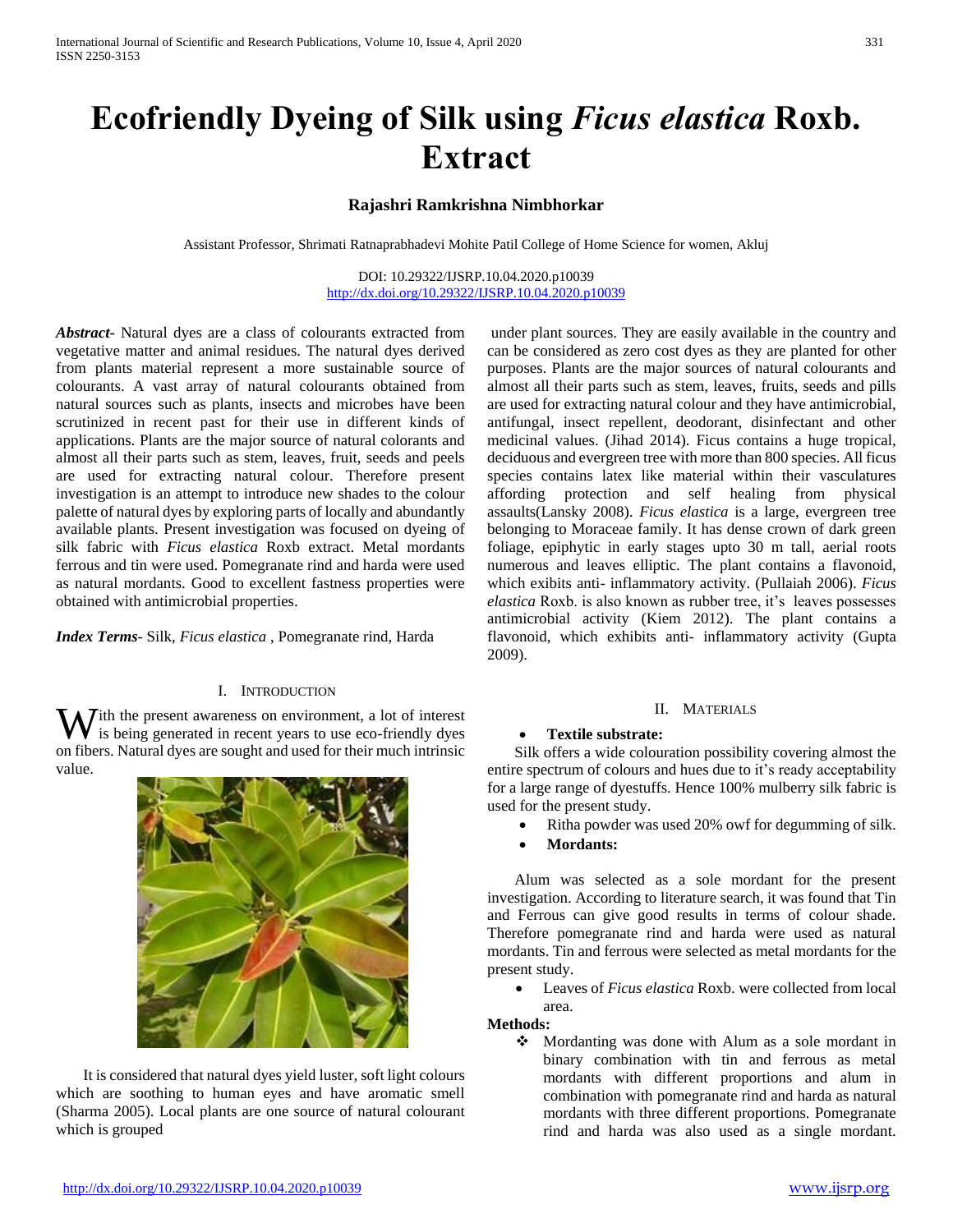Mordanting was carried out for 45 minutes for each experimental silk sample.

 Leaves of *Ficus elastica* were collected from the local area and washed thoroughly with water. Dye extract was prepared by adding water and heating the solution for 60 minutes. Mordanted samples were transferred in to the dye bath. Dyeing was carried out for 60 minutes.

#### III. RESULTS

 Fastness of dyed or printed textile fabrics denotes the resistance which the fabrics opposes to varying or losing it's shade when subjected to the action of various agents such as light, washing, rubbing, human perspiration etc. which can give rise to loss/change of shade and to staining of the other textiles.

## **Washing fastness of** *Ficus elastica* **Leaves dyed silk**

**Fastness Properties Change Staining** 

> **on Acetate**

**Staining on Cotton**

**Staining on Nylon**

**in Colour**

**Mordant**

**Mordant Concentra tion**

| $A + F$ 7:3 |      | 3              |                          |  |  |
|-------------|------|----------------|--------------------------|--|--|
| $A + F$ 5:5 |      | 3              | $\overline{\mathcal{L}}$ |  |  |
| P           | 10:0 | 3              | 5                        |  |  |
| $A + P$ 9:1 |      | 2              |                          |  |  |
| $A + P$ 7:3 |      | $\overline{2}$ | $\overline{\mathbf{S}}$  |  |  |
| $A + P$ 5:5 |      | 2              | 5                        |  |  |
| H           | 10:0 | 4              | ς                        |  |  |
| $A + H$ 9:1 |      | 4              | $\overline{\mathbf{S}}$  |  |  |
| $A + H$ 7:3 |      | 4              | 5                        |  |  |
| $A + H$ 5:5 |      | 4              |                          |  |  |

Stainling ol Staining mpl Staining ted with harda showed excellent **on results.** In **onse** of  $(A+R)$  with all it's proportions  $(9:1)$ ,  $(7:3)$  and Poly**Esterted Accordicashing Worthess i.e.** 2. From the above discussion, Alum  $10:0$  2 5  $\frac{1}{5}$  5  $\frac{1}{5}$  5 it can be seen that 10% harda as a natural tannin and harda in  $A + T$  9:1  $\begin{vmatrix} 3 \\ 5 \end{vmatrix}$  5  $\begin{vmatrix} 5 \\ 5 \end{vmatrix}$  5 combination with alum with all the proportions showed good  $A + T$  7:3  $\begin{vmatrix} 3 \\ 5 \end{vmatrix}$  5  $\begin{vmatrix} 5 \\ 5 \end{vmatrix}$  5 results constrained to other mordants, mordant combinations and A + T 5:5 3 5 5 5 5 5 5 proportions.  $A + F$ |9:1 |3 |5 |5 |5 |5 |5 |5 Table represents washing fastness of wool and silk samples dyed with *Ficus elastica* leaf extract. Poor washing fastness i.e. 2 was recorded for dyed samples mordanted with 10% Alum. Tin and ferrous with it's all proportions (9:1), (7:3) and (5:5) showed moderate wash fastness rated 3 for colour change. The natural mordant harda gave good results i.e. 4 with all combinations.  $(10:10)$   $(9:1)$   $(7:3)$  and  $(5:5)$  proportions for silk dyed samples. The staining on adjacent acetate, cotton, nylon, polyester, acrylic

**Perspiration fastness of Ficus** *elastica* **Leaves dyed silk**

| Mordant | Concentra<br>Mordant | <b>Fastness Properties</b><br><b>Acidic</b> |               |                         | <b>Alkaline</b> |                |                    |
|---------|----------------------|---------------------------------------------|---------------|-------------------------|-----------------|----------------|--------------------|
|         |                      | <b>Change</b><br>in                         |               | Staining on Staining on | Change          | in Staining on | <b>Staining on</b> |
|         | tion                 | Colour                                      | <b>Cotton</b> | <b>Silk</b>             | Colour          | <b>Cotton</b>  | <b>Silk</b>        |
| Alum    | 10:0                 | 5                                           | 5             | 5                       | 5               | 5              | 5                  |
| $A+T$   | 9:1                  | $\overline{4}$                              | 5             | 5                       | $\overline{4}$  | 5              | 5                  |
| $A+T$   | 7:3                  | $\overline{4}$                              | 5             | 5                       | $\overline{4}$  | 5              | 5                  |
| $A+T$   | 5:5                  | $\overline{4}$                              | 5             | 5                       | $\overline{4}$  | 5              | 5                  |
| $A + F$ | 9:1                  | $\overline{4}$                              | 5             | $\overline{4}$          | $\overline{4}$  | 5              | 5                  |
| $A + F$ | 7:3                  | $\overline{4}$                              | 5             | $\overline{4}$          | $\overline{4}$  | 5              | 5                  |
| $A + F$ | 5:5                  | $\overline{4}$                              | 5             | $\overline{4}$          | $\overline{4}$  | 5              | 5                  |
| P.      | 10:0                 | 5                                           | 5             | 5                       | 5               | 5              | 5                  |
| $A+P$   | 9:1                  | $\overline{4}$                              | 5             | 5                       | 5               | 5              | 5                  |
| $A+P$   | 7:3                  | $\overline{4}$                              | 5             | 5                       | 5               | 5              | 5                  |
| $A+P$   | 5:5                  | $\overline{4}$                              | 5             | 5                       | $\overline{4}$  | 5              | 5                  |
| H       | 10:0                 | 5                                           | 5             | 5                       | 5               | 5              | 5                  |
| $A+H$   | 9:1                  | $\overline{4}$                              | 5             | 5                       | 5               | 5              | 5                  |
| $A+H$   | 7:3                  | $\overline{4}$                              | 5             | 5                       | 5               | 5              | 5                  |
| $A+H$   | 5:5                  | $\overline{4}$                              | 5             | 5                       | 5               | 5              | 5                  |

 The rating of acidic and alkaline perspiration fastness for silk samples dyed with *Ficus elastica* leaves observed in the present investigation are summarized in the above table.

### **Acidic Perspiration Fastness**

 10% alum as a sole mordant recorded excellent acidic perspiration fastness rated 5 for silk samples dyed with *Ficus* 

*elastica* leaf extract. Negligible staining was observed on adjacent cotton and silk fabric. Good colour fastness towards acidic perspiration with absolutely no staining was observed on dyed silk samples. Both the natural mordants showed similar results. The results highlights the good to excellent performance of metal mordants, (Tin and Ferrous) and natural mordants (Pomegranate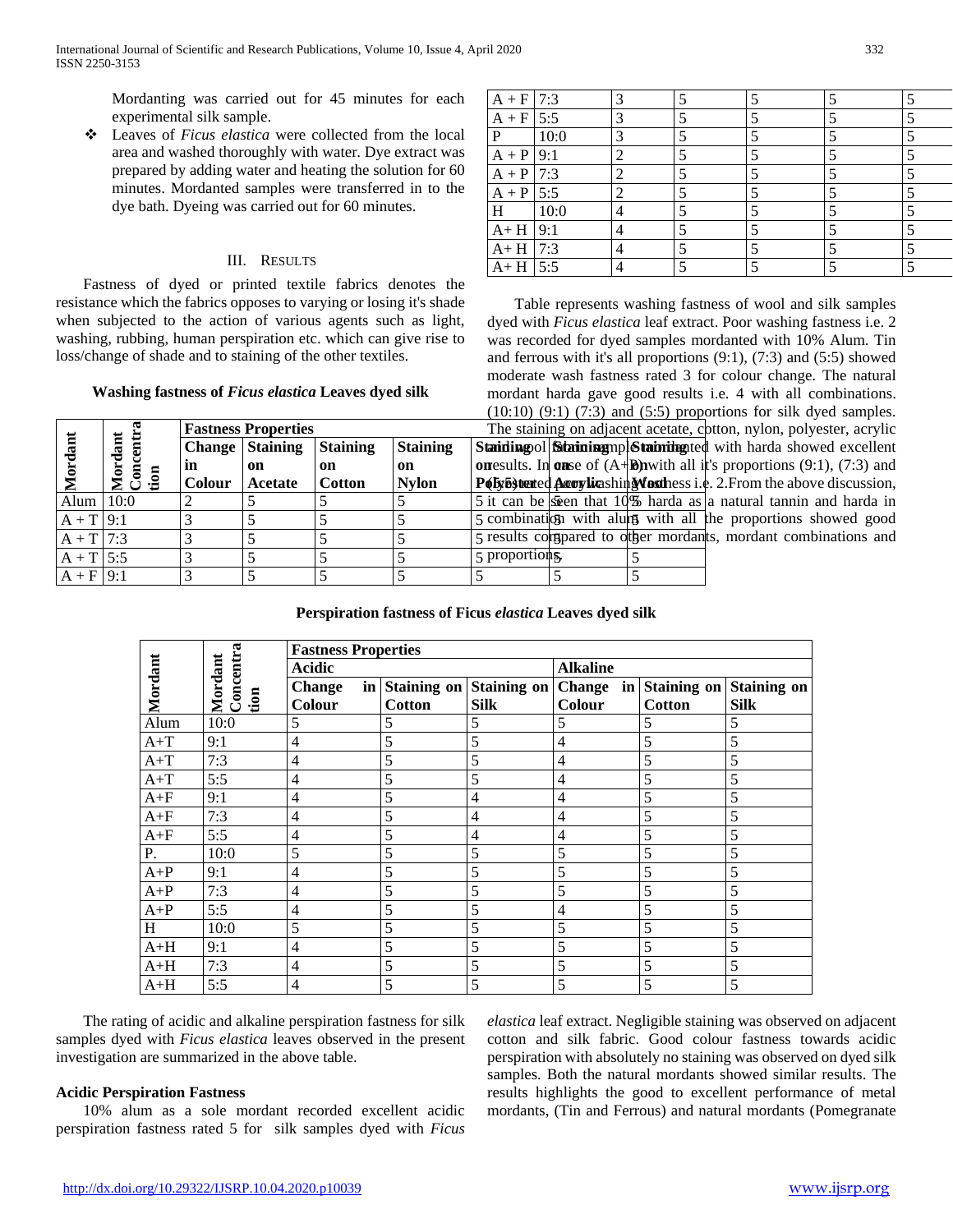rind and Harda) when used in combination with alum as a binary combination.

fastness towards alkaline perspiration rated 5. Negligible staining was recorded on adjacent cotton and silk fabric rated 5 in case of silk samples dyed with *Ficus elastica* leaf extract.

# **Alkaline Perspiration Fastness**

 Data represented in the table indicates that 10% Alum, pomegranate rind and harda as a single mordant showed excellent

| Sr. No.<br><b>Mordant</b> |         | <b>Mordant</b> | <b>Fastness to Light</b> |                |  |
|---------------------------|---------|----------------|--------------------------|----------------|--|
|                           |         | Concentration  | Dry                      | Wet            |  |
| 1.                        | Alum    | 10:0           | 4                        | 4              |  |
| $\frac{2}{3}$             | $A + T$ | 9:1            | 4                        | $\overline{4}$ |  |
|                           | $A + T$ | 7:3            | 4                        | 4              |  |
| 4.                        | $A + T$ | 5:5            | 4                        | $\overline{4}$ |  |
| 5.                        | $A + F$ | 9:1            | 4                        | $\overline{4}$ |  |
| 6.                        | $A + F$ | 7:3            | 4                        | $\overline{4}$ |  |
| 7.                        | $A + F$ | 5:5            | $\overline{4}$           | $\overline{4}$ |  |
| 8.                        | P       | 10:0           | 5                        | 5              |  |
| 9.                        | $A + P$ | 9:1            | 5                        | 5              |  |
| 10.                       | $A + P$ | 7:3            | 5                        | 5              |  |
| 11.                       | $A + P$ | 5:5            | 5                        | 5              |  |
| 12.                       | H       | 10:0           | 5                        | 5              |  |
| 13.                       | $A + H$ | 9:1            | 5                        | 5              |  |
| 14.                       | $A + H$ | 7:3            | 5                        | 5              |  |
| 15.                       | $A + H$ | 5:5            | 5                        | 5              |  |

#### **Rubbing fastness of** *Ficus elastica* **Leaves dyed silk**

 The rating for dry and wet rubbing fastness was recorded for the silk samples dyed with the leaves of *Ficus elastica*. Alum in binary combination with tin and ferrous with all proportions showed good results towards dry and wet rubbing fastness. In case

of natural mordants pomegranate rind and harda (A+P) and (A+H) with all proportions exhibited excellent dry and wet rubbing fastness.

| Sr. No. | Mordant | <b>Mordant</b> | <b>Fastness to Light</b> |
|---------|---------|----------------|--------------------------|
|         |         | Concentration  |                          |
| 1.      | Alum    | 10:0           | 3                        |
| 2.      | $A + T$ | 9:1            | 3                        |
| 3.      | $A + T$ | 7:3            | 3                        |
| 4.      | $A + T$ | 5:5            | 3                        |
| 5.      | $A + F$ | 9:1            | 3                        |
| 6.      | $A + F$ | 7:3            | 3                        |
| 7.      | $A + F$ | 5:5            | 3                        |
| 8.      | P       | 10:0           | 3                        |
| 9.      | $A + P$ | 9:1            | 3                        |
| 10.     | $A + P$ | 7:3            | 3                        |
| 11.     | $A + P$ | 5:5            | 3                        |
| 12.     | H       | 10:0           | $\overline{2}$           |
| 13.     | $A + H$ | 9:1            | 3                        |
| 14.     | $A + H$ | 7:3            | 3                        |
| 15.     | $A + H$ | 5:5            | 3                        |

#### **Light fastness of** *Ficus elastica* **Leaves dyed silk**

 Table highlights the degree of light fastness of wool and silk samples dyed with leaves of *Ficus elastica*. It can be stated from the data that silk samples dyed with *Ficus elastica* leaf extract exhibited moderate light fastness rated 3 towards almost all the samples. Only the sample mordanted with harda as a single mordant recorded poor light fastness.